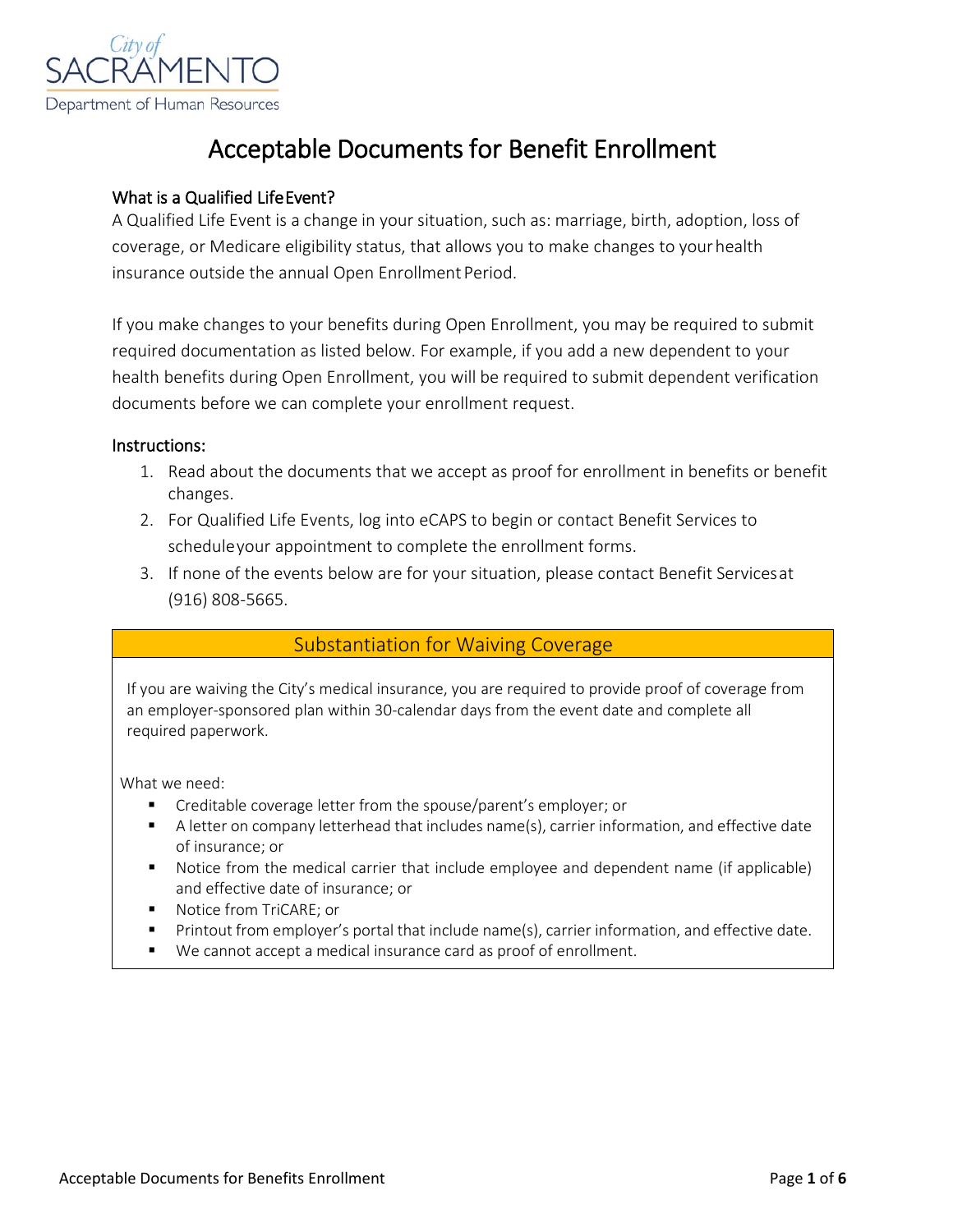

#### Enrolling Dependents onto the City's Plan

If you are enrolling a newly eligible dependent onto the City's health insurance, you have 30 calendar days from the event date to make changes to your health insurance and complete all required paperwork.

What we need:

- A marriage certificate; or
- State Registered Domestic Partnership Certificate; or
- **Affidavit of Registered Domestic Partnership (for specific unions); or**
- Birth Certificate; or
- Court documents for guardianship; or
- **Adoption paperwork.**

## Birth, Adoption, or Guardianship of a Child

If you recently had a baby, adopted a child, or gained guardianship of a child, you have 60 calendar days from the event date to make changes to your health insurance and complete all required paperwork.

What we need:

- A copy of the child's birth certificate; or
- A certificate of birth provided by the hospital; or
- If your child was adopted: a copy of the adoption or foster care papers, a letter from the County or State, or equivalent government or private entity for foster care placement; or
- **If you are now the legal guardian, a legal guardian court order.**

Marriage or State Registered Domestic Partnership

If you were recently married or entered into a State Registered Domestic Partnership, you have30 calendar days from the event date to make changes to your health insurance and complete all required paperwork.

- A copy of your marriage certificate; or
- **State Registered Domestic Partnership legal document; or**
- A copy of your petition for name change court order (or decree) showing your new married name.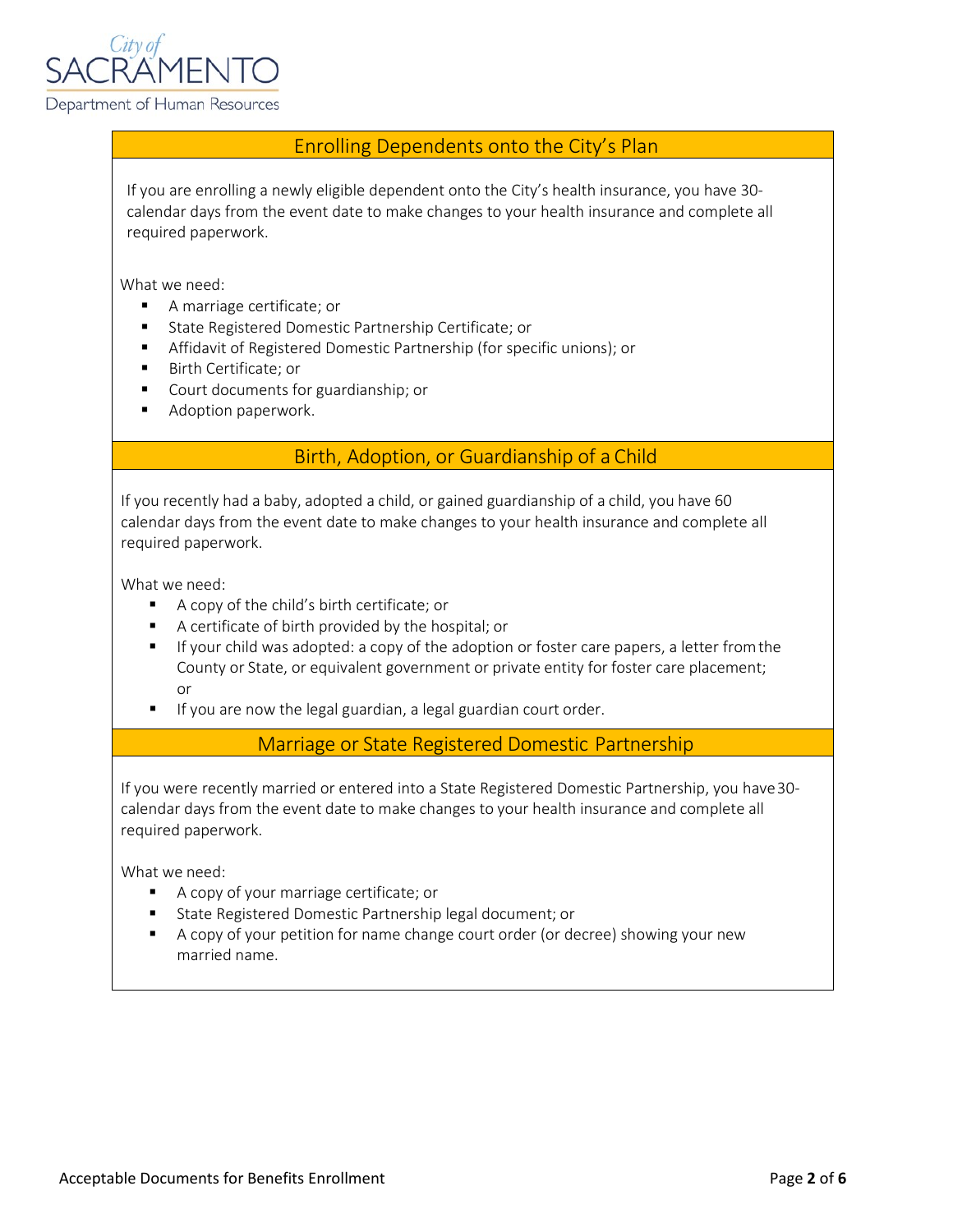

#### City Domestic Partnership Affidavit for Employee Health Benefits

If your labor agreement allows you to add a domestic partner to your City of Sacramento employee health benefits, you have 30 calendar days from the event date to make changes to your health insurance and complete all required paperwork

Requirements:

- $\checkmark$  Both 18 years of age or older;
- $\checkmark$  Currently not married to one another;
- $\checkmark$  Not related to one another in a way which would bar marriage in California;
- $\checkmark$  No acting under fraud or duress
- $\checkmark$  Are competent to enter into a contract;
- $\checkmark$  Must reside together and share basic living expenses;
- $\checkmark$  Sole domestic partners of each other, and neither have different domestic partner, which is still living, within the last six months.

What we need:

 Declaration and Understanding of Partnership Status for City of Sacramento Employee Health Benefits application (must be notarized).

## Divorce, Legal Separation, or Termination of State Registered Domestic Partnership

If you were recently divorced or legally separated, you have 30 calendar days from the event date to make changes to your health insurance and complete all requiredpaperwork

What we need:

- **Divorce Decree; or**
- Dissolution of Marriage; or
- **Legal Separation Agreement; or**
- **Decree of Legal Separation;**
- If you are terminating your State Registered Domestic Partnership, you will need to provide a Notice of Termination of Domestic Partnership (obtained from California Secretary of State).

#### Terminating City Domestic Partnership Affidavit for Employee Health Benefits

If you recently terminated your City Domestic Partnership for Employee Health Benefits, you have 30 calendar days from the date of the event to make changes to your health insurance and completeall required paperwork.

What we need:

**Termination of Partnership Status for City of Sacramento Employee Health Benefits (must** be notarized)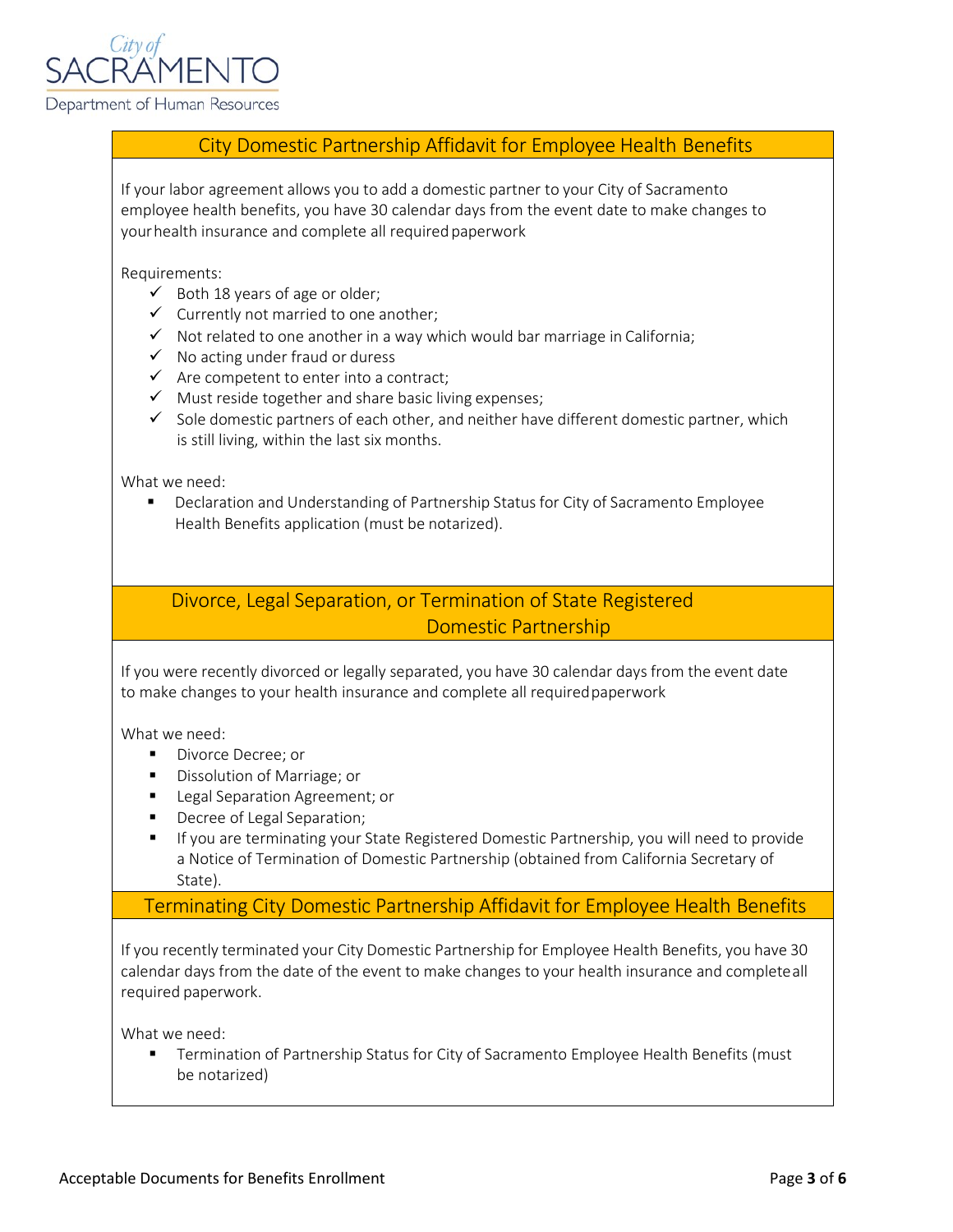

## Approved Leave of Absence

If you are on an approved Leave of Absence (LOA) that has been entered into eCAPS by the City's Leave Administrator, you have 30 calendar days from the date of the event to make changes to your health insurance and complete all required paperwork.

Types of Leaves:

- $\checkmark$  Family Care (FMLA)
- $\checkmark$  Medical (FMLA)
- $\checkmark$  Military
- $\checkmark$  Parental
- $\checkmark$  Pregnancy Disability
- $\checkmark$  Personal

What we need:

- **Confirmation in eCAPS or from the City's Leave Administrator; or**
- **Military Orders; or**
- If you are returning from active duty, a copy of your release documents from the US Military or branch; or
- **Approval of LOA from your Department Head.**

#### Overage Dependent Status

If your child or dependent has reached the maximum age of eligibility for the City of Sacramento's health insurance, age 26, you have 30 calendar days from the event date to make changes toyour health insurance. Please note your child's enrollment termination may be confirmed by ourhealth carrier.

Please note: If your dependent is over the age of 26 and is disabled by reason of physical or mental *disabling injury, illness, or condition, you must provide a Declaration of Disability from their medical provider.* 

What we need:

**Birth certificate**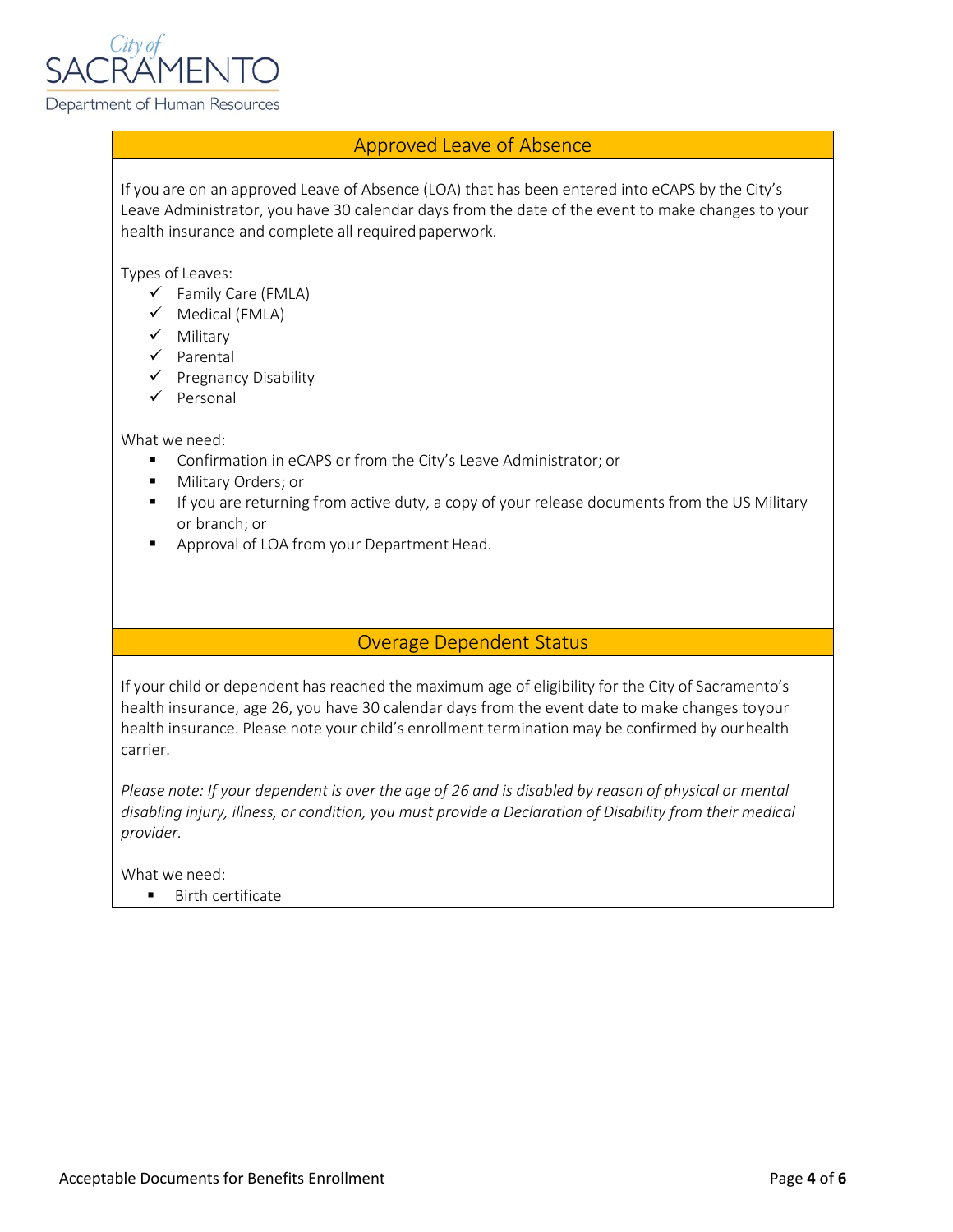

## Employment Status Change

If your spouse or eligible dependent, Stated Registered Domestic Partner, or City DomesticPartner experienced a change in their employment status, you have 30 calendar days to make changes to your health insurance and complete all requiredpaperwork

Employment Status Changes:

- Open Enrollment
- $\checkmark$  Dependent eligibility change
- Loss of employment
- $\checkmark$  Gain/loss of health insurance
- $\checkmark$  Change in employment status which result in a change of coverage

What we need:

- **•** Creditable Coverage Letter from the employer with the effective date the coverage will begin or end; or
- **EXECT** Letter from the employer on the company's letterhead. This letter should include employee's and eligible dependent's name (if applicable), and date the employer-sponsored coverage will begin or terminate; or
- **COBRA** letter
- Open Enrollment Confirmation Statement with the effective date of coverage.

Court Orders, Judgements, or Decrees

If you recently received a court order, judgement, or decree from the courts, you have 30 calendar days from the date of the event to make changes to your health insurance and complete all required paperwork.

What we need:

- National Medical Support Notice (Form DCSS0054); or
- Court Order

# Death of a Dependent

If you recently experienced the death of an eligible dependent, you have 30 calendar days to make changes to your health insurance and complete all requiredpaperwork.

- Death certificate: or
- A newspaper obituary or mortuary notice that shows the person's name, date of death, newspaper or mortuary name, and date of publication; or
- A medical record indicating the person's name and date of death.